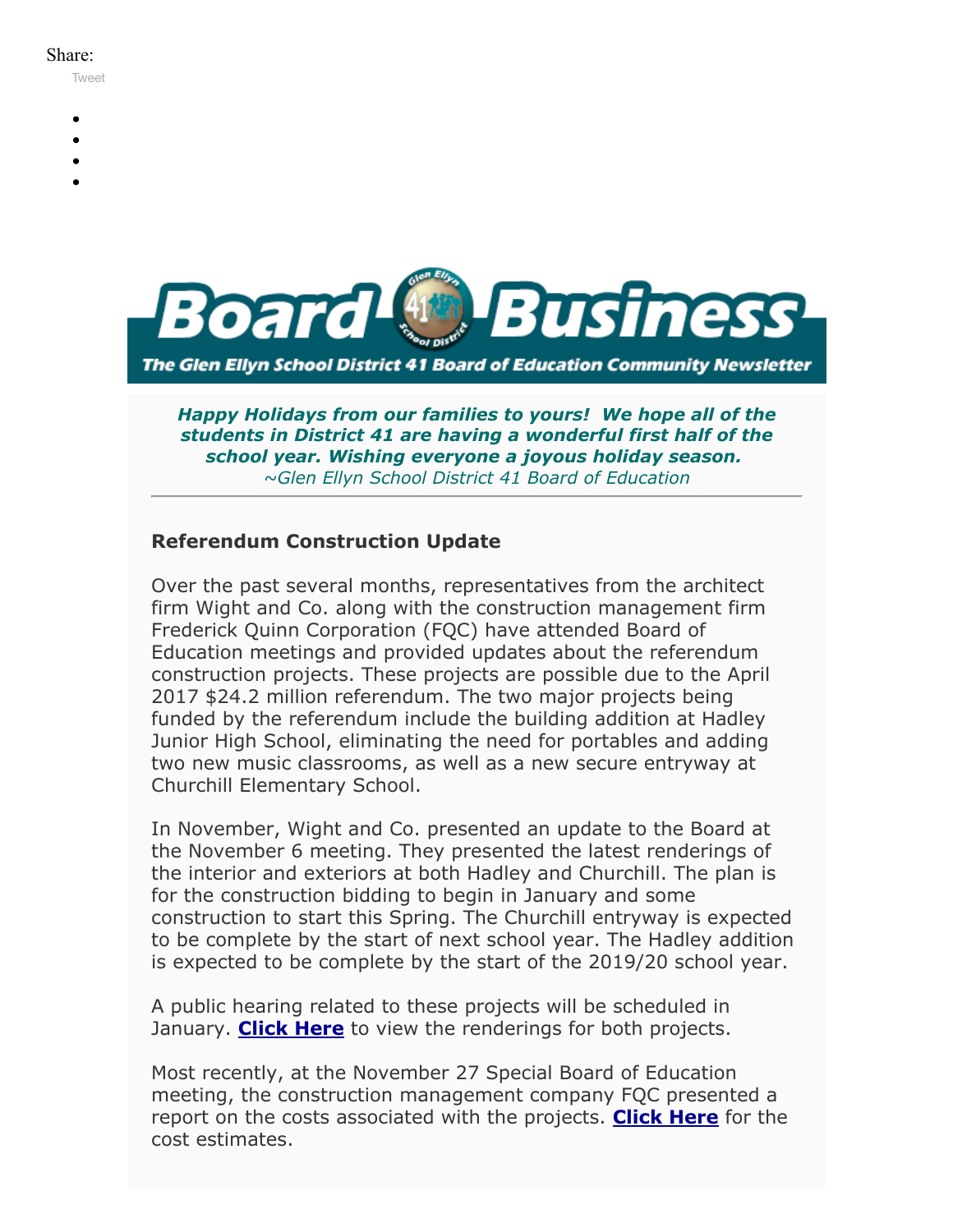The District will continue to keep the community informed and looks forward to completing the projects on time and within the referendum budget. Thank you for your support!

#### **Budgeting and Financial Planning for the Future**

At the September 25, 2017 Board meeting, the Board of Education approved the 2017/18 budget, **[Click Here](https://www.youtube.com/watch?v=W4YvKyH2tT0&t=2h28m20s)** . Budgeting happens year round and the Board is already discussing the budget for next year. The Board asked the District to adjust the budgeting timeline in order to discuss plans earlier and ahead of the levy vote, when possible. The Board and District will continue to work with the community volunteer Finance Advisory Committee (FAC) on a format for the budget into the future.

Currently, the Board is discussing a plan to ensure the District continues to be financially secure. In addition, the FAC also weighed in and submitted a report outlining how to accomplish the capital projects. **[Click Here](https://v3.boardbook.org/Public/PublicItemDownload.aspx?ik=41496494)** for the FAC report.

At the November 20 Board meeting, Assistant Superintendent for Finance, Facilities and Operations Eric DePorter outlined the levy process and timeline. **[Click Here](https://v3.boardbook.org/Public/PublicItemDownload.aspx?ik=41567536)** for the presentation by Mr. DePorter.

One of the items discussed during Mr. DePorter's presentation was the new growth estimate related to the Property Tax Extension Limitation Law (PTELL). Mr. DePorter explained that there are no adverse consequences to estimating high as the DuPage County Clerk will provide the actual numbers and will reduce the District's requested levy down to the actual new growth number. Conversely, if the District were to estimate too low, the District will lose access to the taxing capacity connected to the new growth above the estimated level. In the past, the District tried to estimate close to what it actually could be and risked losing funds by not estimating high. Mr. DePorter's estimate will be intentionally higher this year in order to avoid losing this extra taxing capacity connected to new property growth.

An important element of this estimate is the related inflated percent increase of 4.4% over the previous year's levy. Once the DuPage County Clerk reduces the requested levy to be in line with actual new property growth, the year over year increase in the tax levy will drop below the 4.4% level.

The Board asked the District to also provide a plan that reflects two percent in budget reductions. This does not mean that reductions are happening, at this point it is only a way to explore how to be as financially responsible as possible.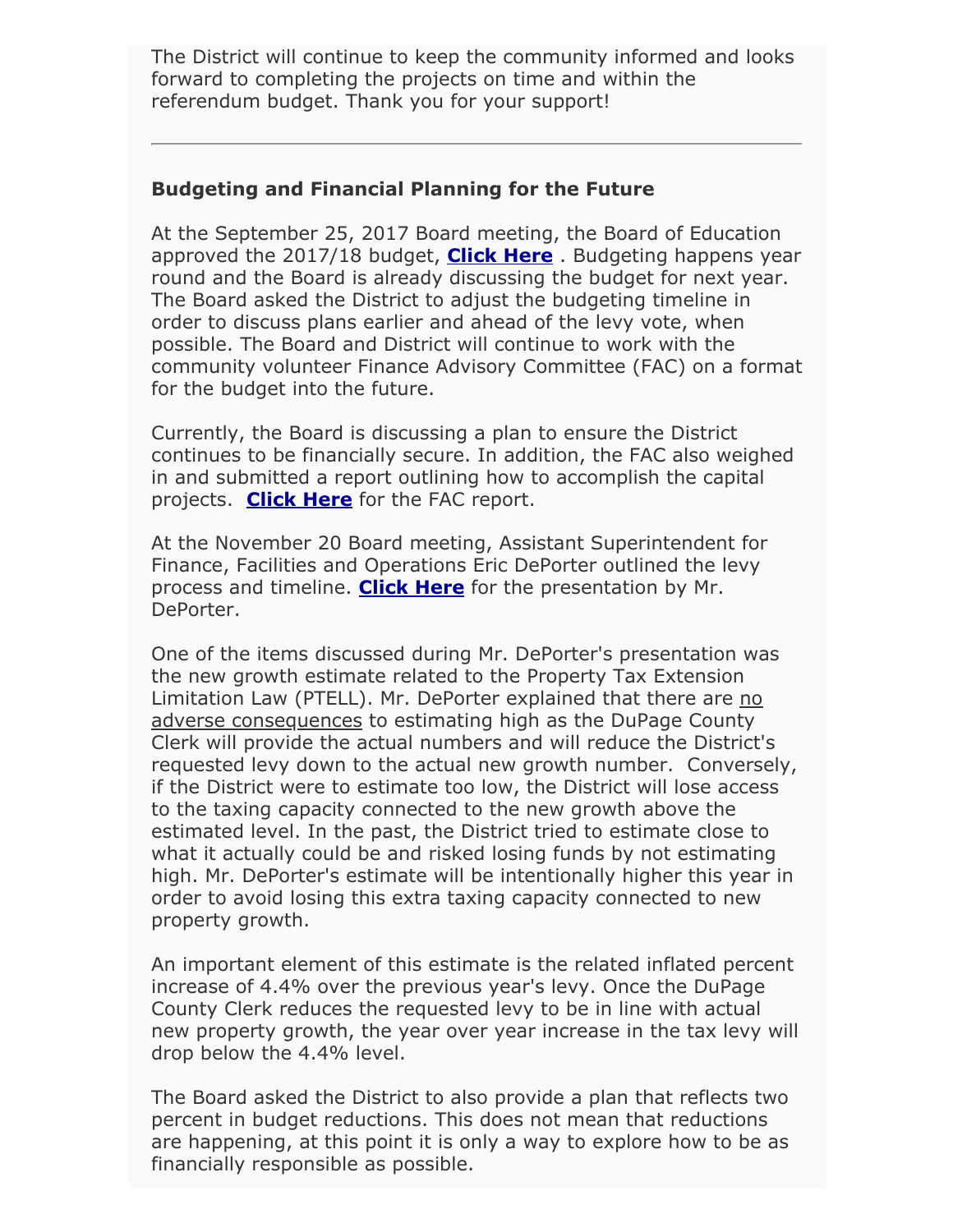Since this request was made the District received the Annual Financial Report (AFR). Based on the AFR, the District increased the District fund balance by an additional \$5.4 million. This was due to an increase of 2.5 percent in revenue and a reduction of 5.5 percent in expenditures.

The Board will continue to discuss the levy and the operating budget plan. The vote on the levy will take place at the December 18 Board meeting.

### **Long-Range Plan Presentation**

Superintendent Paul Gordon, Chief Communications Officer Erika Krehbiel and Board members President Stephanie Clark and Erica Nelson presented *"Creating a New Long-Range Plan: Your District. Your Plan."* at the Illinois Association of School Boards Annual Joint Conference on Saturday, November 18. "It was an honor to be chosen to present at this major conference for school boards and administrators in Chicago," said President Clark. "We are doing great work in District 41 and the new Long-Range Plan fosters greater focus and accountability."

District 41 launched the new 5-year plan last spring. To view the District 41 Long-Range Plan, **[Click Here](http://www.d41.org/lrp)** .

| <b>Stephanie Clark</b>  | President (term ends April, 2019)      |
|-------------------------|----------------------------------------|
| <b>Kurt Buchholz</b>    | Vice President (term ends April, 2019) |
| <b>Jason Loebach</b>    | Secretary (term ends April, 2021)      |
| <b>Robert Bruno</b>     | (term ends April, 2021)                |
| <b>Bruce Currie</b>     | (term ends April, 2021)                |
| <b>Linda D'Ambrosio</b> | (term ends April, 2021)                |
| <b>Erica Nelson</b>     | (term ends April, 2019)                |

## **CONTACT THE BOARD**

PLEASE NOTE: All emails sent to Board members are reviewed by the Board Recording Secretary and may be forwarded to the Superintendent as appropriate. Also, any email sent to a representative of District 41, employee or board member, constitutes a public record that may be